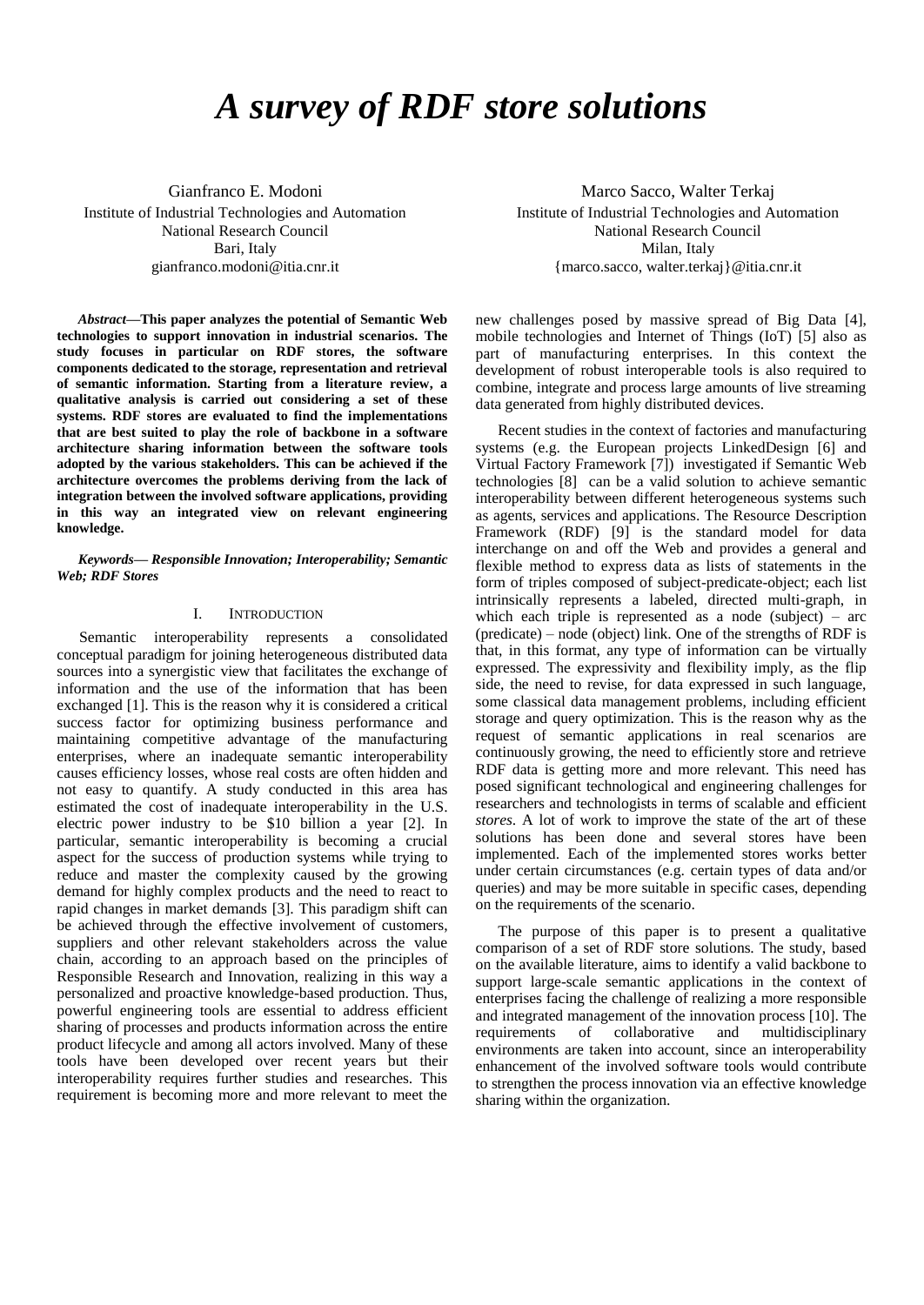The remainder of this paper is structured as follows. Section II presents the typical architecture and an updated classification of existing RDF stores based on the adopted architecture. Section III introduces the evaluation framework adopted for the comparison, whereas Section IV illustrates the results of the comparison carried out on the most widespread RDF stores and based on the previously defined criteria. Finally, Section V draws the conclusions, summarizing the major findings.

# II. THE ARCHITECTURE

RDF stores are purpose-built databases for the storage and retrieval of any type of data expressed in RDF. Although the term triple store often refers to that kind of systems, the term RDF store is used in order to abstract over any type of system that is capable of handling RDF data, allowing the ingestion of serialized RDF data and the retrieval of these data later on, and providing a set of APIs to facilitate the integration with other third party applications (client applications).

Main components of the RDF store are (Fig. 1) [11]:

a) the repository (a set of files or alternatively a database).

b) the middleware in constant communication with the underlying repository.

Various database can be used as repository, ranging from one of the traditional and already tested relational database to an emerging Not Only SQL (NoSQL) database (both solutions will be discussed in detail in the following), from custom database solutions to fully supported products from specialized vendors.



Figure 1. The architecture of an RDF Store

The middleware can be further broken down into the following components:

1) the *Storage Provider*, handling direct communication with the repository.

2) the *Query Engine*, providing the capability to retrieve information from the repository according to structured queries, formulated in one of the defined RDF query languages. SPARQL Protocol and RDF Query Language (SPARQL) [12], representing W3C recommendation, is emerging as the de facto RDF query language; it defines a protocol for sending queries from client applications to the component that can execute the queries, the SPARQL endpoint, and for retrieving the requested results.

3) the *Parser/Serializer*. RDF has a number of serializations, including the W3C standard serialization in XML. An RDF parser reads text in one (or more) of these formats and interprets it as triples in the RDF data model. An RDF serializer does the reverse; it takes a set of triples and creates a file or a memory buffer that expresses that content in one of the serialization forms.

4) the *Client Connectors*, available in one or more programming languages, for programmatically accessing and manipulating the contents of the store from any legacy or semantic client applications.

It is important to note that the implementation of whatever of the above mentioned components is usually transparent to any client application, because this latter interacts with RDF store only through standardized interfaces of the access component. The same goes for the repository, for which it is possible to use different types of databases interchangeably, without modifying the client application that uses the RDF store.

Current RDF stores can be grouped in three major categories: database based stores, native stores, and hybrid stores. Database based stores (e.g. Oracle  $12c<sup>1</sup>$ , Redland  $MySq<sup>2</sup>$  have been built on top of existing commercial database engines; native stores (e.g. AllegroGraph<sup>3</sup>, OWLIM<sup>4</sup>) have been built as database engines from scratch, whereas hybrid stores (e.g. Virtuoso<sup>5</sup>, Sesame<sup>6</sup>) support both architectural styles (native and DBMS-backed).

In the past, several stores have been proposed and implemented based on traditional widely tested relational databases. Initially this approach allowed large and powerful solutions to be constructed with little programming effort. However, the flexible model of RDF is poorly suited to traditional relational storage models that, for reasons of efficiency, rely on well-defined structural expectations.

1 [http://www.oracle.com/technetwork/database/enterprise-](http://www.oracle.com/technetwork/database/enterprise-edition/overview/index.html)

- 4 <http://www.ontotext.com/owlim/>
- 5 [http://virtuoso.openlinksw.com](http://virtuoso.openlinksw.com/)
- 6 <http://www.openrdf.org/>

1

[edition/overview/index.html](http://www.oracle.com/technetwork/database/enterprise-edition/overview/index.html)<br>2 http://librdf.org/ <http://librdf.org/>

<sup>3</sup> <http://www.franz.com/products/allegrograph/>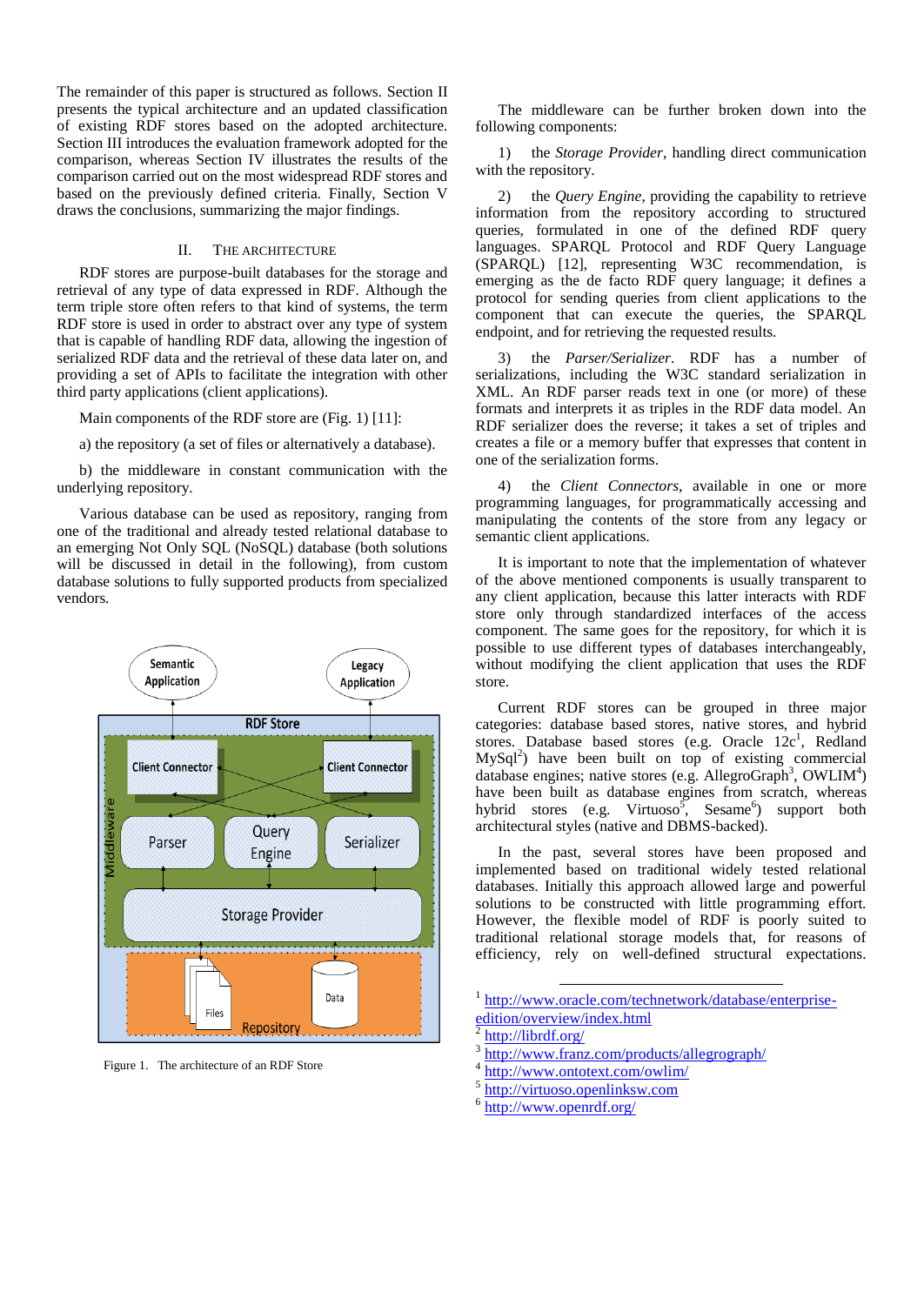Therefore, the recent trend for managing RDF data has moved away from relational approach to ones better suited for exploiting the graph form of RDF data, thus following the NoSQL paradigm. The latter provides a mechanism for storage and retrieval of data that do not use a relational data model; the reasons for choosing this approach include simplicity of design and horizontal scaling. There are various models of NoSQL databases; a few of these with their prototypes are:

- Column: HBase, Cassandra;
- Document: MongoDB, MarkLogic;
- Key-value: Dynamo, Project Voldemort;
- Graph: Neo4J, AllegroGraph.

A graph model based database, not depending on a rigid schema, fits more properly to the flexible structure of RDF data; for this reason it can scale more naturally to large datasets, mitigating some of the performance problems of relational model–based stores.

## III. THE EVALUATION FRAMEWORK

This section introduces the evaluation framework adopted for the qualitative analysis of a set of well-known RDF stores.

The overall aim of this study is to find an effective RDF store in the role of backbone of an integrated software solution which supports enterprises to realize an approach based on public debate, broad stakeholder involvement and early societal intervention in research and innovation [10]. One of the main needs of a such solution is the capability to manage huge amount of near real-time data, also in the form of Big data. In fact this allows to collect and gather billions of real-time bytes of data on its customers, resources, or products, that are then processed instantaneously to optimize resource utilization or customer satisfaction. However, the capability to handle intensive data is only the first step towards the consolidation of an enterprise model where actors are involved to become coresponsible for the innovation process, for example participating in the definition of societal desirable products. In order to realize such a scenario, other key features are required including the capability to manage multiple users with different levels of access to resources and the availability of a version management system to retain historical versions of data [13].

#### *A. Functional and non-functional characteristics*

This subsection identifies a set of dimensions, selected from functional and non-functional characteristics, that can be used as criteria to perform the evaluation of a set of RDF stores: handling streaming data, security, versioning, handling binary data. As seen in Section 1, the architecture of RDF stores is composed of various components and some of the selected criteria are applicable only to a subset of these components.

**Handling streaming data.** In modern enterprise the amount of live streaming data produced by highly distributed devices, such as sensors and actuators, is continuously growing. These data are produced as continuous streams usually at high rates, e.g. once per millisecond or even higher.

The heterogeneity of these data, their multiplicity and their rate of change over time lead, in real-time systems, to complex issues related to both the overall performance and the interpretation of the data. In reference to this last issue, the lack of integration between different live streaming data resources often isolates relevant data streams and raise the problem of "too much (streaming) data but not enough (tools to gain and derive) knowledge" [14, 15]. In order to contribute to fill this gap, it is considered crucial to investigate if Semantic Technologies (and in particular RDF stores) are mature to support streaming data.

**Security.** In a collaborative scenario the data access control is an essential requirement since several users can read, write, and share the stored information. For this reason the implemented RDF stores must have the ability to ensure the privacy of the users, allowing for example to manage their current private experiments before sharing interesting findings with some collaborators and eventually later with the entire community. One of the possible approach to manage security in RDF store is applying access controls at graph level or, through a finest grained security policy, at triple level, allowing software application architects and then involved stakeholders to determine how to partition data appropriately. In an effective system, access privileges are not granted to single users; instead they are granted to a set of permissions (roles). Thus, users' operations are governed by the roles to which they belong. This provides the ability to handle any situation, from a simple role containing a single person up to a hierarchy of users and roles that represents the various groups and subgroups that characterize a complex organization.

**Versioning.** In a collaborative design and production environment, the capability of versioning is essential in ensuring consistency among different versions of the stored models, allowing the merging of the efforts of people involved in product design, factory design, production planning, manufacturing operations and execution, etc. Thus, it is a crucial task to implement a functionality to keep track of multiple versions of a complex RDF data model expressed, in turn, under the form of a complex hierarchy of RDF data models which are also versioned due to their evolutions. Moreover, this complexity increases in a concurrent engineering design and production environment where a large number of stakeholders may be involved across the entire product lifecycle applying continuous changes by several interactions. In this scenario, the versioning capability enables to work concurrently on different versions of RDF data, to come back to a previous stable state whenever changes introduce some problems and to compare versions of models and highlight the differences, helping in finding changes, even if those have occurred in an uncontrolled order [16].

**Handling binary data.** In the context of manufacturing enterprises, big data scenarios involve massive collections of binary file, which are instrumental for the correct representation of the information (graphic files, process data, etc.). There are pros and cons in storing binary data in the RDF store. The advantages are:

- A uniform access to data and metadata;
- It is easier to keep data and metadata synchronized;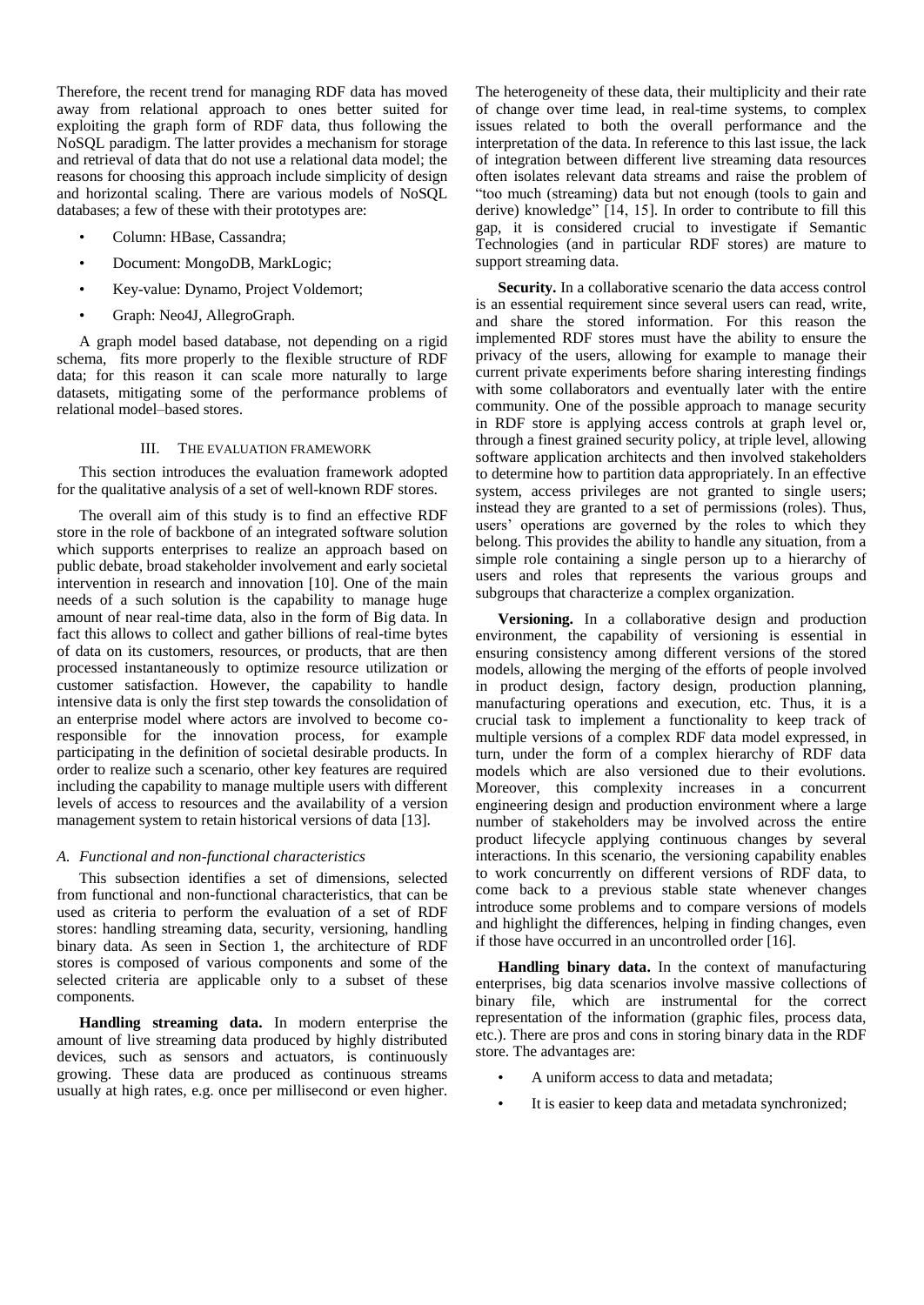It is easier the implementation of versioning feature.

Alternatively, it is possible to store binary data outside from the store, e.g. coupling the RDF store with a Content Management System (CMS)-like system. The list below summarizes briefly the advantages of this approach:

- The development and the debugging are easier;
- The data management is easier (e.g. for backups);

It is faster because it keeps the "big blobs" out of the RDF store;

It avoids problems with special characters contained in binary data.

#### *B. Technical characteristics*

Apart from the functional and non-functional features, RDF stores are also rated according to relevant technical characteristics and other general information; the following list summarizes the most important.

**License.** The information about the usage of the store. There are two main categories of licenses for these technologies: commercial and open source under various licenses (Apache License, GNU GPL, etc.).

**Operating system.** The operating system (e.g. Linux, Windows, Mac OS X) on which the RDF store runs.

**Implementation language.** The programming language that developers have used to implement the store.

**Repository mechanism.** The category of membership according to the taxonomy introduced in section II (database based, native, hybrid); it includes information about the type of used repository (Relational, NoSql, etc.).

**Client connector languages.** The programming languages (C#, C, Java, PHP, etc) in which client connectors have been implemented. It is a criterion that can be used to judge the ability to collaborate with other applications.

**Query Languages.** The query language(s) supported.

**Latest Release Date.** When the latest release of the RDF store was released. If the date is not recent, the product may no longer be supported.

## IV. ANALISYS OF RDF STORES

## *A. Preselection of RDF stores to be evaluated*

As the storing, accessing, and processing of large amount of data represents an essential requirement in order to satisfy the needs to search, analyze and visualize these data as information, the capability to manage a large number of triples (greater than 2 billions) has been chosen as filter criterion for selecting a set of stores to be evaluated. Based on this filter, it has been selected a list among the most well-known RDF stores that satisfy this requirement, excluding all technologies which are discontinued or in a too early state of development.

The list is reported below; for each item it is also reported a brief overview.

**AllegroGraph** is a closed source RDF store developed by Franz Inc. in Common Lisp. Currently it is in use in various open source and commercial projects. It is the storage component for the TwitLogic project that is bringing the Semantic Web to Twitter data.

**Bigdata(R)<sup>** $7$ **</sup>** is a platform developed by SYSTAP LLC, that can be deployed as an embedded database, a standalone server, a replication cluster, and as a horizontally-shared federation of services similar to Google's bigtable, or Cassandra.

**Apache Marmotta<sup>8</sup>** is a platform implemented as a Service-Oriented Architecture (SOA). Currently, the following backends are available: KiWi Triple Store, Sesame Native and BigData (experimental).

**OpenLink Virtuoso** is developed by OpenLink Software as a database engine hybrid that combines the functionality of a traditional RDBMS, virtual database, RDF, XML in a single system. It is used to manage data exposed by dbpedia.org.

**Oracle 12c** supports RDF data management with his component Oracle Spatial and Graph RDF Semantic Graph. It is a commercial product, which is free of charge for noncommercial purposes. There are some examples of use in integrated bioinformatics, health care informatics, finance, web social network, and content management.

**Stardog<sup>9</sup>** is a graph database based on pure Java storage and designed for mission-critical applications.

#### *B. Comparison of RDF stores*

This subsection presents the results of the comparison based on the previously adopted evaluation framework and carried out on the set of preselected RDF stores. To facilitate the analysis of the technical characteristics, a synopsis of main outcomes of this study is reported in Table I.

In the following it is presented, for each criterion included in the adopted framework, the evaluation of the selected RDF stores.

**Handling streaming data.** Very little information is available at this time about how the surveyed RDF stores act when they handle streaming data. *AllegroGraph* has been involved in an experimental evaluation of an architecture serving as a real-world example of a high-performance RDF streaming application that sends high-throughput updates to remote store in an Internet-scale distributed environment [17]. There are examples of *Stardog*'s use as backbone of software application for near real-time representation of situational knowledge acquired, also at high frequencies, from heterogeneous sensor network data [18].

1

<sup>7</sup> <http://www.systap.com/bigdata.htm>

<sup>&</sup>lt;sup>8</sup><br><http://marmotta.apache.org/>

<http://stardog.com/>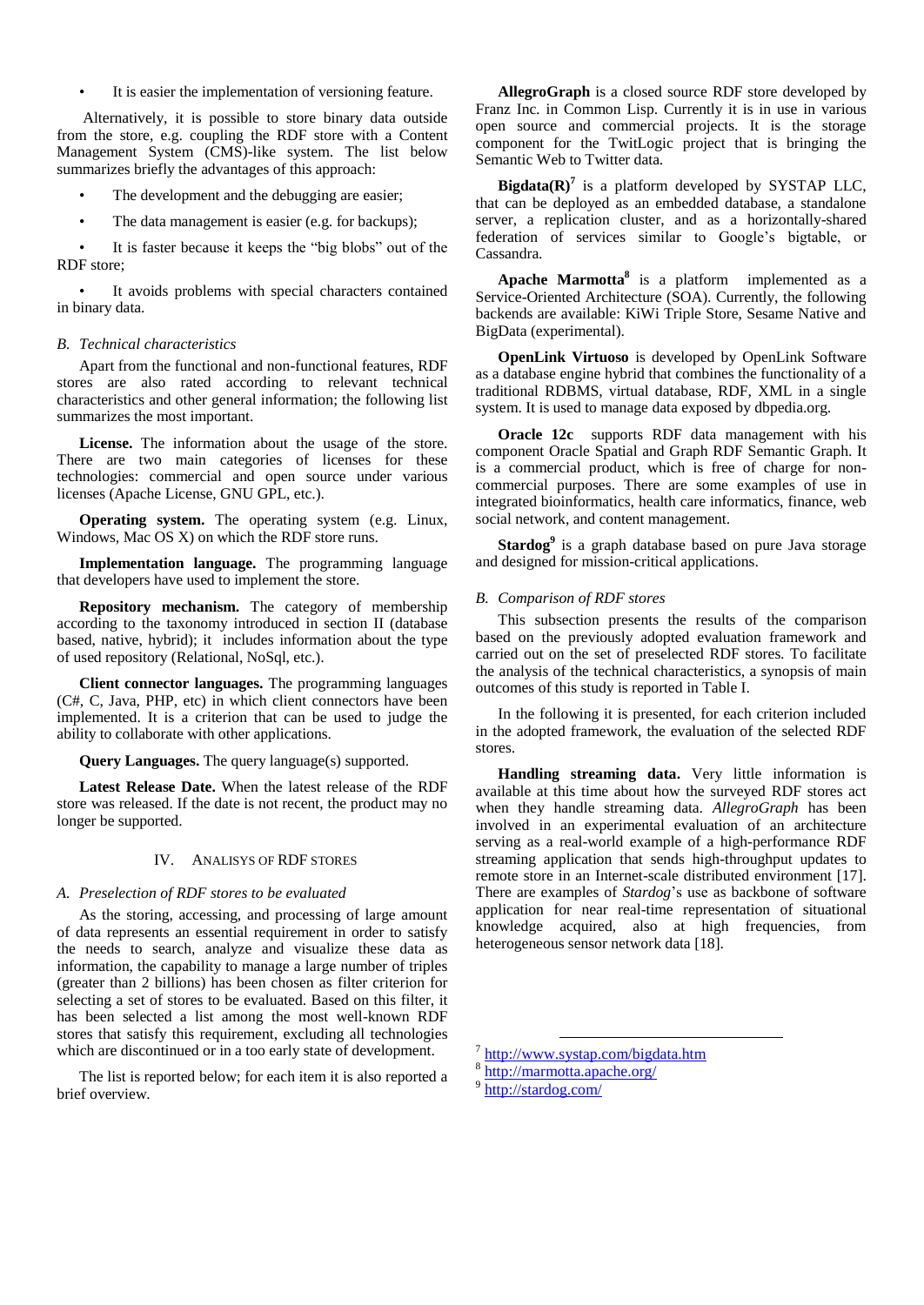|                                           | <b>Technical characteristics</b> |                                          |              |                                       |                                                   |                   |                    |
|-------------------------------------------|----------------------------------|------------------------------------------|--------------|---------------------------------------|---------------------------------------------------|-------------------|--------------------|
|                                           | License                          | <i><b>Operating</b></i><br><b>System</b> | Language     | <b>Repository</b><br><b>Mechanism</b> | <b>Client Connectors</b>                          | Query<br>Language | Latest Rei<br>Date |
| AllegroGraph                              | Commercial,<br>Free              | Windows,<br>Linux, Mac                   | Lisp         | Native (Graph)                        | Java, Python, Lisp, Ruby,<br>Perl, C#             | SPAROL            | Feb 2014           |
| <b>Bigdata</b>                            | Commercial,<br><b>GNU GPL</b>    | Linux / Unix                             | Java         | Hybrid                                | Java                                              | SPARQL            | Dec 2013           |
| <b>Marmotta</b>                           | Apache2                          | Windows,<br>Linux, Mac                   | Java         | Hybrid                                | Java                                              | SPAROL            | Jan 2014           |
| <i><b>Openlink</b></i><br><b>Virtuoso</b> | Commercial,<br><b>GNU GPL</b>    | Windows.<br>Linux, Mac                   | $\mathsf{C}$ | Hybrid<br>(object/relational)         | Drivers for ODBC, JDBC,<br>ADO.NET and OLE DB     | SPAROL,<br>SQL    | Feb 2014           |
| Oracle 12c                                | Commercial,<br>Free              | Windows,<br>Linux, Solaris               | Java         | <b>DBMS</b> backed                    | Connectors for SQL and<br>Java-based applications | SPAROL,<br>SQL    | <b>July 2013</b>   |

Windows. Java Native (Graph) Java, Ruby, Python, .Net SPARQL Feb 2014

TABLE I. EVALUATION SYNOPSIS OF A SET OF TECHNICAL CHARACTERISTICS

To understand how an RDF store is able to cope with huge flows of near real-time information coming from many sources, it is necessary to analyze his performance profile in such a context and verify if it satisfies the expectations.

Windows.

*Stardog* Commercial, Free

Several metrics can be used to facilitate a standard and systematic evaluation of the RDF stores performance when dealing with huge flows of near real-time information coming from many sources; two of the most commonly used metrics are query duration and load time. Query duration is the amount of time taken to return the result set for a specific query. Load time is the amount of time taken to add some information to the store, including any overhead occurring as part of this operation. Other useful metrics include disk space requirements, memory footprint and deletion duration.

Based on the above metrics, several benchmarks (e.g. LUBM [19], Berlin Benchmark [20], etc.) have been formalized and published. However, they do not always allow a rigorous evaluation and, moreover, do not fully satisfy all the successful requirements of a good benchmark (i.e. relevant, repeatable, fair, verifiable and economical) [21]. Therefore, a definitive evaluation of RDF store performance is still missing. Many expectations are placed on the ongoing EU project LDBC (Linked Data Benchmark Council) [21] that brings together a community of academic researchers and industry, whose main objective is the development of open source and industrial grade benchmarks for graph and RDF databases, leading to an easier comparison of the different technologies also in the context of scenarios managing massive amounts of streaming data.

**Security.** *Virtuoso* is based on a graph-level role-based security policy; thus, users can be granted permissions to specific graphs, either read-write or read-only.

*Latest Release* 

*Stardog*'s security model is also based on role-based access control at graph-level: in this case users can be granted permissions over resources to which access is to be controlled. Moreover, in order to provide better data protection, it supports extensible authentication via both internally stored user information and external mechanisms (e.g. LDAP) and inflight encryption of credentials and payload data via HTTPS.

The component Enterprise Security and Management (ESM) provides *AllegroGraph* the mission critical functionality that organizations need to support 24 hours operations, including a transport layer security to and from client applications, which also have the ability to send and receive encrypted requests, and data access control at the triple level security. Moreover, *AllegroGraph* introduces Triple/Quad Level Security Filters, which can prevent access (both read and write) to triples with a specified value for subject, predicate, object and/or graph, as it is possible to specify which values should be allowed or disallowed.

*Oracle 12c* has the default access control at the graph level that allows the owner of a graph to grant appropriate privileges to other users. However, for applications with stringent security requirements, it is possible to enforce a fine-grained access control mechanism allowing security administrators to define policies that eventually restrict a user's access to triples that involve instances of a specific RDF class or property. *Oracle 12c* supports also standard encryption that allows administrators to choose which data to encrypt and which standard encryption algorithm to use.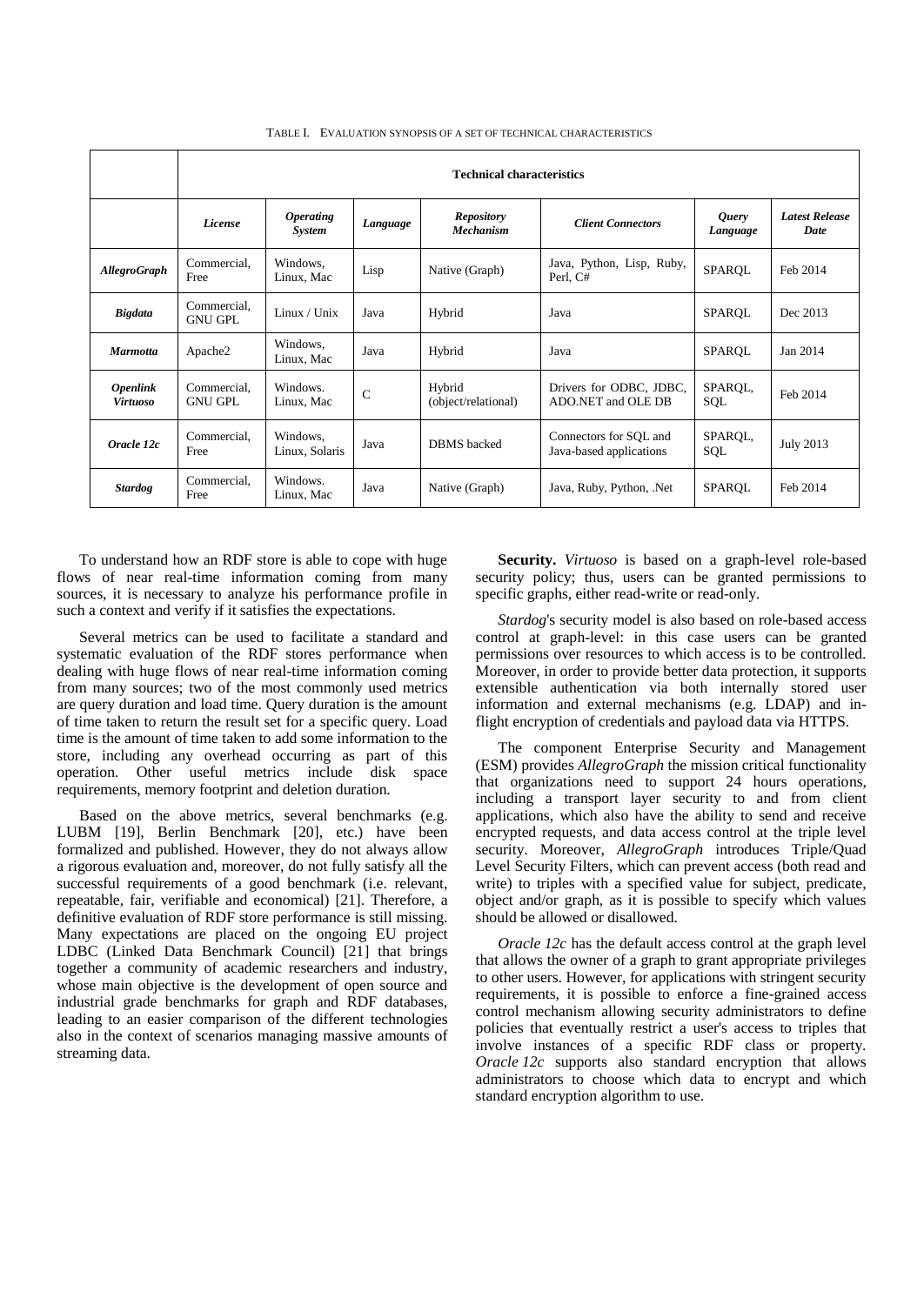*Marmotta* has an integrated security module which implements the authentication and authorization mechanism based on the access control list (ACL), that specify which users are granted access to specific objects and what operations are allowed.

Finally, *Bigdata* does not support triple level security. In general, very little information is available about how this RDF store implements the security mechanism.

**Versioning.** *AllegroGraph*, *Stardog* and *Virtuoso* do not have a built-in versioning mechanism. In such cases, on top of these stores, external components (e.g. Graph Versioning System) can be deployed in order to keep track of the RDF data contained in the underlying repository. However, this solution is less efficient compared to the case in which the versioning functionality is internal to the RDF store.

Versioning is available in *Marmotta* on top of the supported backend KiWi triple store. Currently, it allows logging of changes applied to the repository resources, including the source (origin) of the saved triples. Moreover, it offers the capability to create snapshots of the repository that have reached an acceptable level of quality and stability. These snapshots can be later referenced while updating the repository with new data. Instead reverting changes has not yet been implemented and will be added later.

As for many applications the unlimited history is not required, *Bigdata* provides a configurable policy to retain historical data for a given period. At any point of this interval, it is possible to request a consistent view of the database and the corresponding data can be read.

Most of the stores surveyed do not currently implement the versioning feature in an exhaustive and satisfactory manner. However, much of them are making great efforts to fill this gap, despite the difficulties linked to several constraints imposed on versioning algorithms by RDF model.

*Oracle 12c* is among the technologies that implement the versioning capability in a more comprehensive way, thanks to his component Workspace Manager which provides a mechanism where the granularity (unit) of versioning is the graph model. It supports a collaborative development project where a team can share access to a collection of insertions and updates, allowing also control to the applied operations.

**Handling binary data.** Most of the current implemented stores do not have an optimized BLOB (Binary Large Object) storage, same like in the most of relational databases.

Though *Stardog*, *Marmotta* and *Bigdata* can store any legal RDF value, they are not best used as a blob stores.

*AllegroGraph* supports CLOB (Character Large Object), useful to handle huge strings, but it cannot directly support BLOB.

*Virtuoso* is capable of storing binary data storage, exploiting the built in WebDAV repository, which can host static and dynamic web content.

Finally, *Oracle 12c* support large volume of data under form of BLOB and it can hold up to 4 GB of data for a single resource, thus ensuring an effective storing of digitized information (e.g. images, audio, video).

#### V. CONCLUSIONS

As a result of this survey it can be said that various implementations of RDF store are suitable to be used as backbone of semantic applications that need to store and process large amount of RDF data in a safe and reliable manner. Moreover, most of them usually provide support for essential features such as the capability to guarantee data protection, information privacy and security. However, the majority of the surveyed RDF stores do not yet support versioning and handling streaming data in an effective way. As from a responsible industrial perspective they embody essential features, their lack is an important gap representing the most pressing technological barrier that researchers and technicians have to overcome in the next future.

Some key characteristics of an RDF store have not been considered in this survey. One of the most important is the support to inference, i.e. the capability to derive new knowledge directly from information already available. This is a crucial functionality and for this reason it has set the objective to conduct a new survey considering it as evaluation criterion, also extending the set of surveyed technologies.

Finally, a quantitative analysis of RDF stores performance has not been carried out in this study and it will require further comparative evaluations. The aim is to face this challenge in future work, relying on new benchmarks, currently under study.

#### ACKNOWLEDGMENT

The research reported in this paper has been partially funded by the MIUR under the Italian flagship project "La Fabbrica del Futuro", Subproject 2, research project PRO2EVO Product and Process Co-Evolution Management via Modular Pallet configuration, and by the European Union 7th FP (FP7/2007–2013) under the grant agreement No: 314156, Engineering Apps for advanced Manufacturing Engineering (Apps4aME), and by Regione Lombardia under the project "Fabbrica Intelligente per la Deproduzione Avanzata e Sostenibile" (FIDEAS).

#### **REFERENCES**

- [1] IEEE Standard Computer Dictionary, "A Compilation of IEEE Standard Computer Glossaries", IEEE, 1990.
- [2] "Financial Benefits of Interoperability: How Interoperability in the Electric Power Industry will Benefit Stakeholders Financially", Prepared for the GridWide September 2009 Architecture Council by Harbor Research, 2010.
- [3] W. Terkaj, T. Tolio, and A. Valente, "Designing Manufacturing Flexibility in Dynamic Production Contexts", Design of Flexible Production Systems, Springer, Ch. 1:1–18, 2009.
- [4] J. Manyika, M. Chui, B. Brown, J. Bughin, R. Dobbs, C. Roxburgh, and A. Hung Byers, "Big data: The next frontier for innovation, competition, and productivity", McKinsey Global Institute, 2011.
- [5] S. Haller, S. Karnouskos, and C. Schroth, "The Internet of Things in an Enterprise Context", in J. Domingue, D. Fensel und P. Traverso (Eds.),